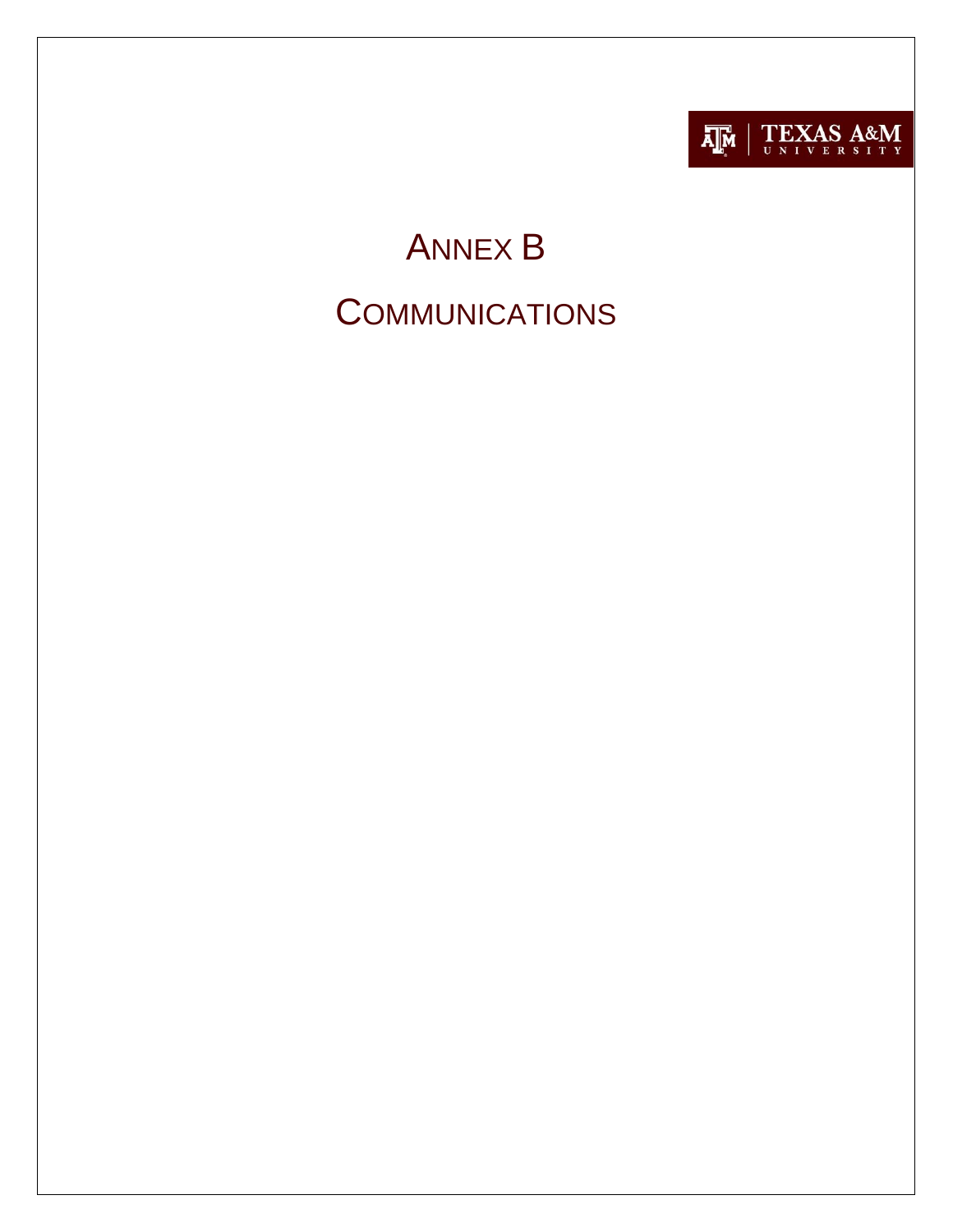#### <span id="page-1-0"></span>**PROMULGATION STATEMENT**

Annex B: Communications is a guide to how the University maintains communications amongst emergency responders. The Annex is written in support of the Texas A&M University (TAMU) Emergency Operations Plan (EOP) and shall be considered an interactive support document to the EOP.

#### <span id="page-1-1"></span>**APPROVAL AND IMPLEMENTATION**

The University's Associate Vice President for Safety and Security shall be responsible for annex oversight and coordination with applicable stakeholders. The annex is flexible in that part of the plan, or the entire plan, may be activated based on the specific emergency and decision by University executive management.

This Annex and its supporting contents, are hereby approved, supersedes all previous editions, and effective immediately upon the signing of all signature authorities noted below.

Approved:  $\Box$ 

Christopher M. Meyer, Associate Vice President Office of Safety and Security Texas A&M University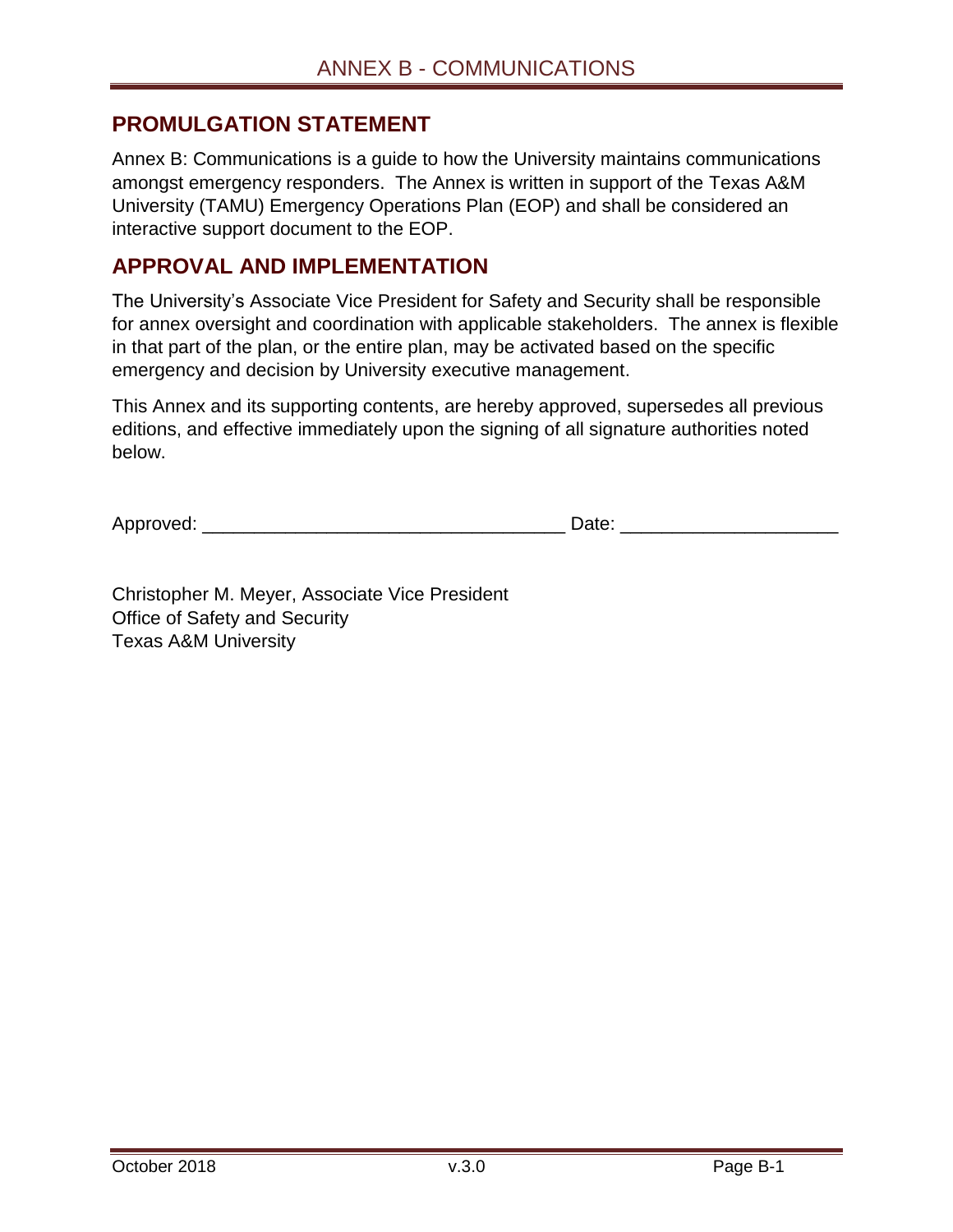## <span id="page-2-0"></span>**TABLE OF CONTENTS**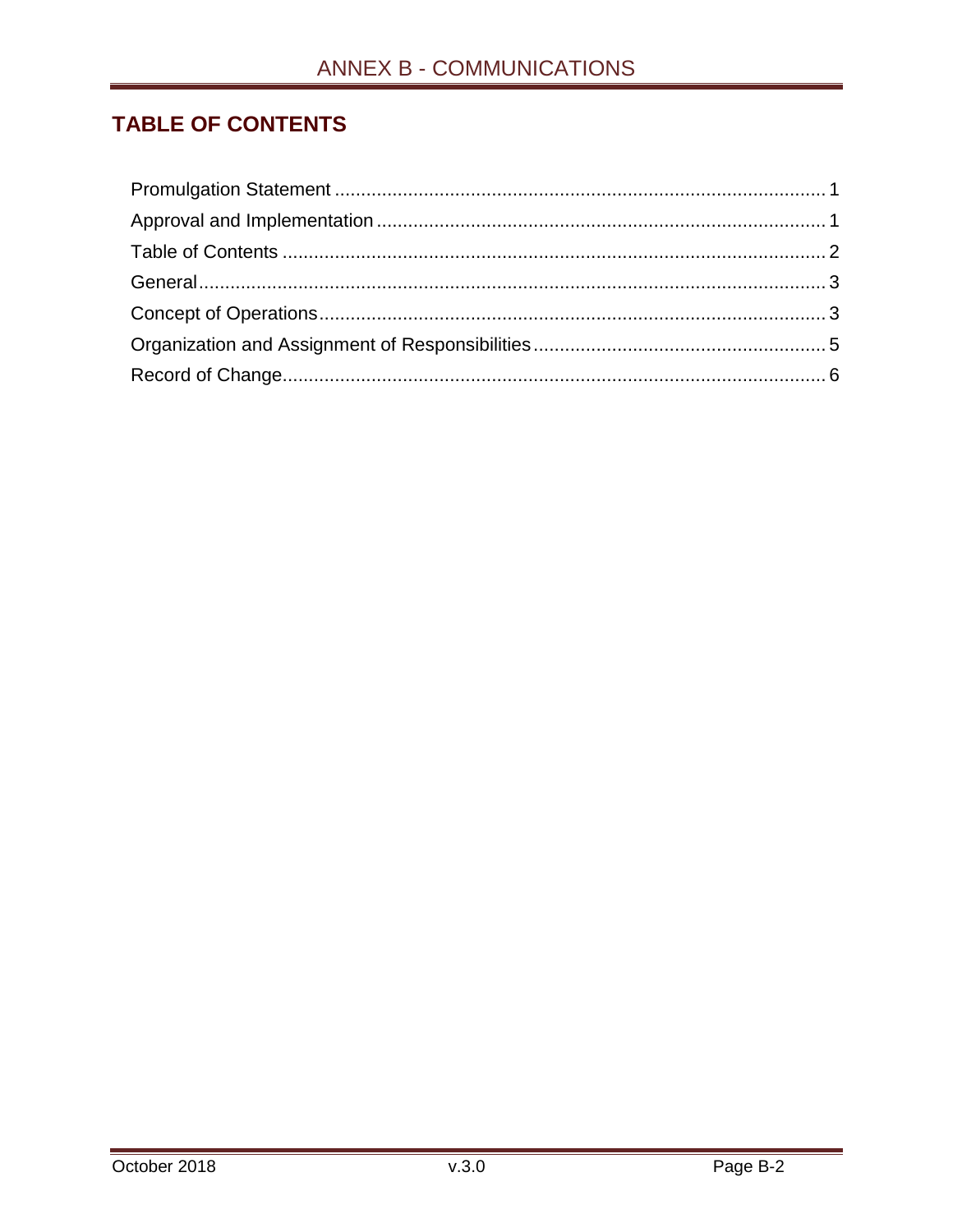This annex outlines additional operational concepts and procedures specific to Texas A&M University as otherwise not stated in Annex B: Communications of the Brazos County Interjurisdictional Emergency Management Plan.

## <span id="page-3-0"></span>**GENERAL**

Reliable and interoperable communications systems are essential to obtain the most complete information during emergency situations and to direct and control the resources responding to those situations.

Any one or more communication systems can become disabled. This annex identifies the equipment and methods employed to ensure that all necessary communications are reliably made amongst responders.

### <span id="page-3-1"></span>**CONCEPT OF OPERATIONS**

During emergency operations, the incident command post (ICP) or the Community Emergency Operations Center (CEOC), if activated, will serve as the communications center for emergency responders, as well as, the communication hubs as described in Annex A: Warning.

All departments will maintain their existing equipment and procedures for communicating with their field units.

All responding agencies will communicate using common language per the National Incident Management System (NIMS).

Communications Equipment

- Telephones, cellular or landline, are the primary means of communications for contacting key emergency responders or departments.
- The 7/800 MHz P25 radios with common digital channels are the primary means of communications for emergency responder communications. As members of the Brazos Valley Wide Area Communications System (BVWACS), TAMU Public Safety departments on campus have access to a radio with these common digital channels. Local emergency responders from the Cities of Bryan and College Station and Brazos County also have access to radios with common digital channels. TAMU departments that have primary channels on the BVWACS 7/800 MHz P25 radio system are:
	- o University Police Department
	- o Emergency Medical Services
	- o Environmental Health and Safety
- The TAMU 800 MHz MotoTrbo radio system is the primary radio system for most Non-Public Safety university departments. Below are TAMU Non-Public Safety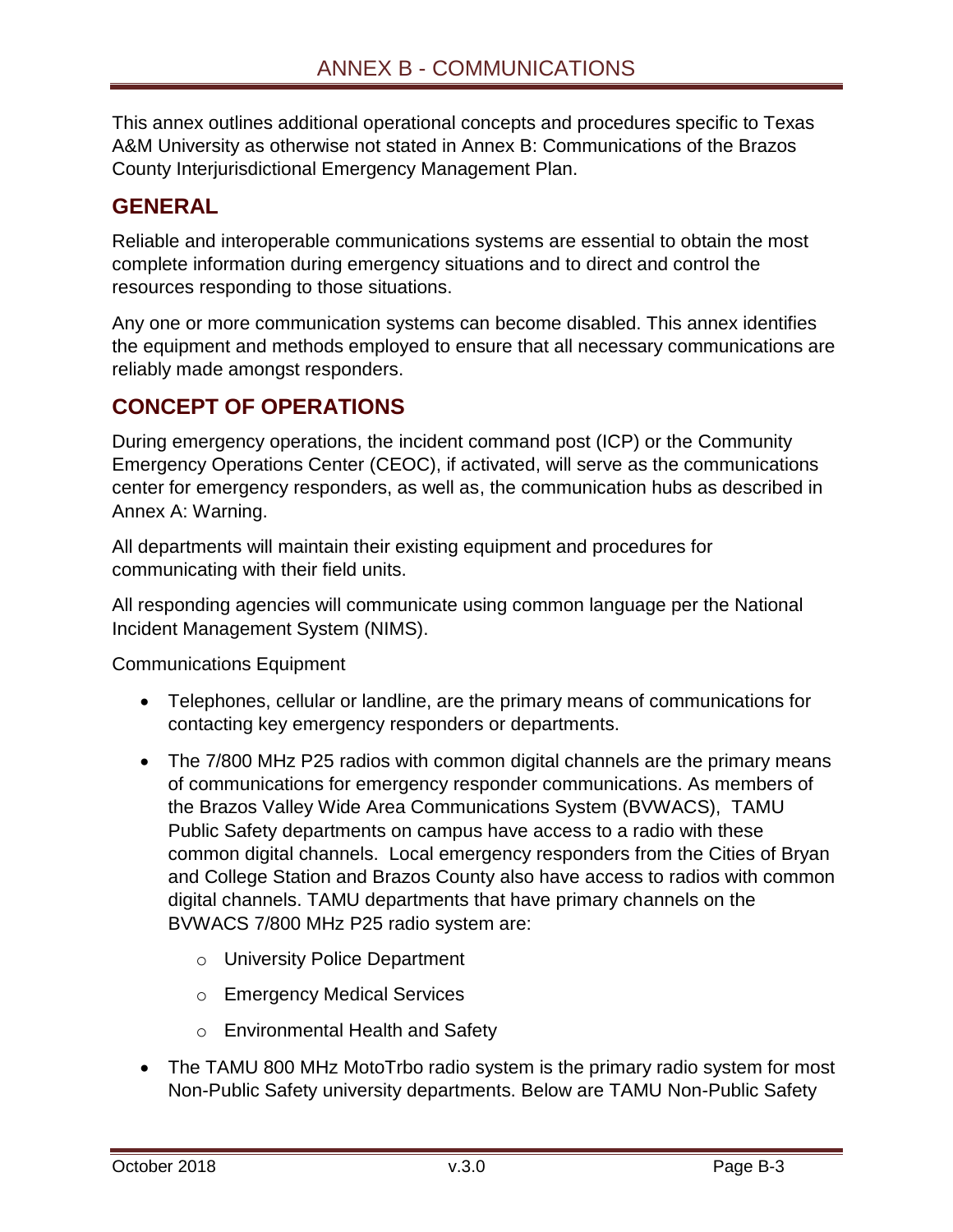departments that have access to BVWACS 7/800 MHz P25 radios should an event or incident warrant the need for increased interoperable communications. However, their primary channels are on the TAMU 800 MHz MotoTrbo system.

- o Environmental Health and Safety
- o SSC Service Solutions / Facilities Services
- o Easterwood Airport
- o College of Veterinary Medicine
- o Transportation Services
- o TAMU IT
- o Reed Arena
- o TEEX Fire School Medics
- o Athletics
- o Critical Incident Response Team
- o TAMU A&M Galveston
- All university radios have a set of common channels for interoperability among departments. These channels are:
	- o SSC Com Center
	- o Event 1
	- o Event 2
	- o Event 3
	- o DISPATCH
- The BVWACS7/800 MHz P25 system and the TAMU 800 MHz MotoTrbo system are patched together at UPD Dispatch allowing radio users to talk between the two systems. The patched channels are:
	- o TAMU COOP 7/800 MHz P25 System
	- o DISPATCH 800 MHz MotoTrbo System
- Other communications means are:
	- $\circ$  Campus wireless network TAMULink
	- o Public Safety LTE Network (FirstNet)
	- $\circ$  Digital wireless devices text message devices (smart phones)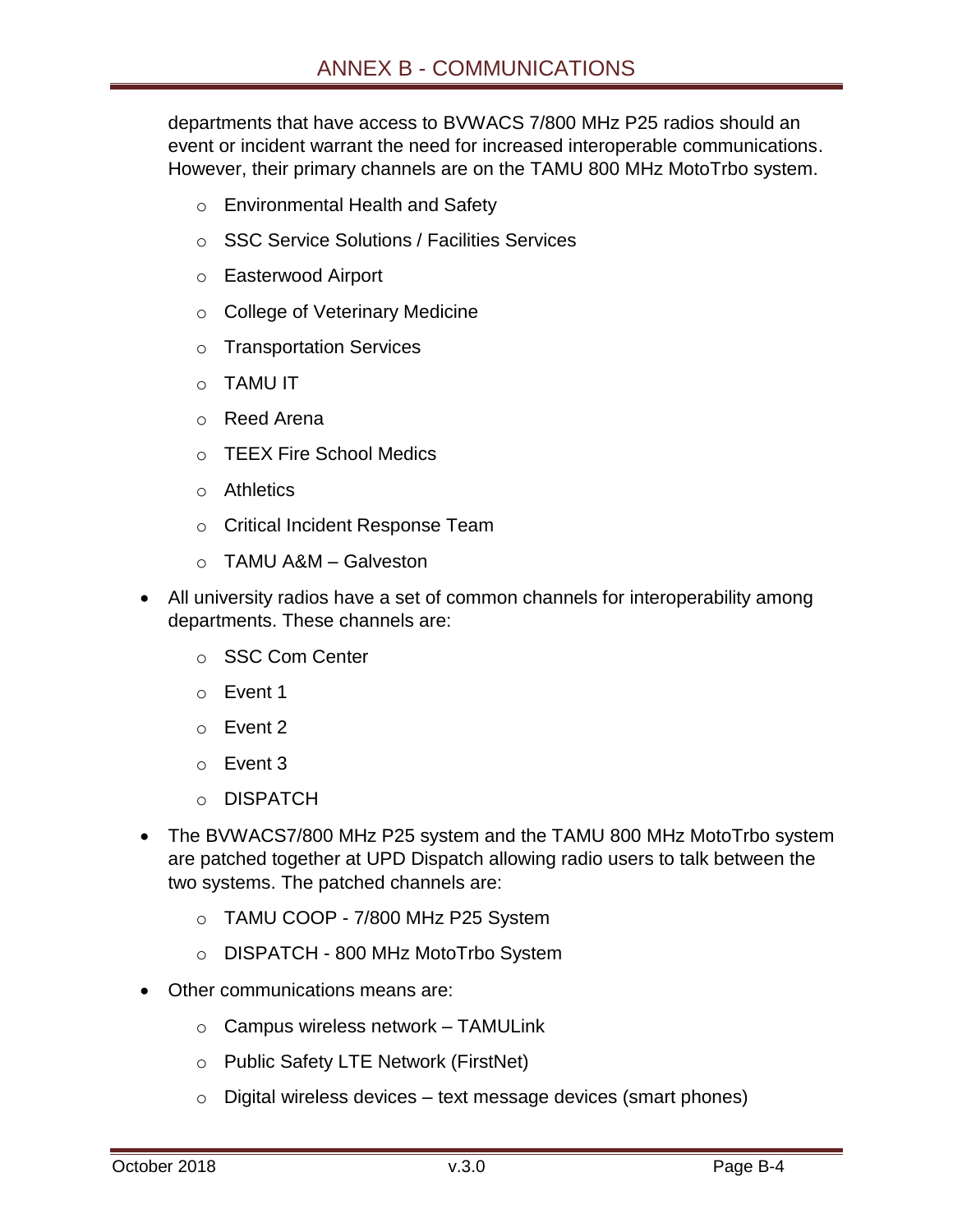- o Satellite phones
- o Internet
- o Government Emergency Telecommunications Service / Wireless Priority Service (GETS / WPS) – A federal program that allows for priority calling for registered individuals during emergencies.

#### <span id="page-5-0"></span>**ORGANIZATION AND ASSIGNMENT OF RESPONSIBILITIES**

TAMU IT

- Manages and maintains radio systems for the campus to include the TAMU 800 MHz MotoTurbo System and the BVWACS 7/800 MHz P25 system.
- Coordinates the programing of university radios with appropriate radio communications channels.
- Oversees the installation and maintenance of cellular nodes and distributed antenna systems (DAS) on campus.
- Serves as the point of contact and coordinates enrollment for the GETS / WPS System.
- Assists in warning the campus community, as needed, via Code Maroon or other notification methods.

All Departments

- All departments should maintain up-to-date list of contact information for emergency response personnel who may be activated during emergencies to include phone numbers and radio ID numbers, as applicable.
- All departments should provide adequate training on radio communications and the radio systems.